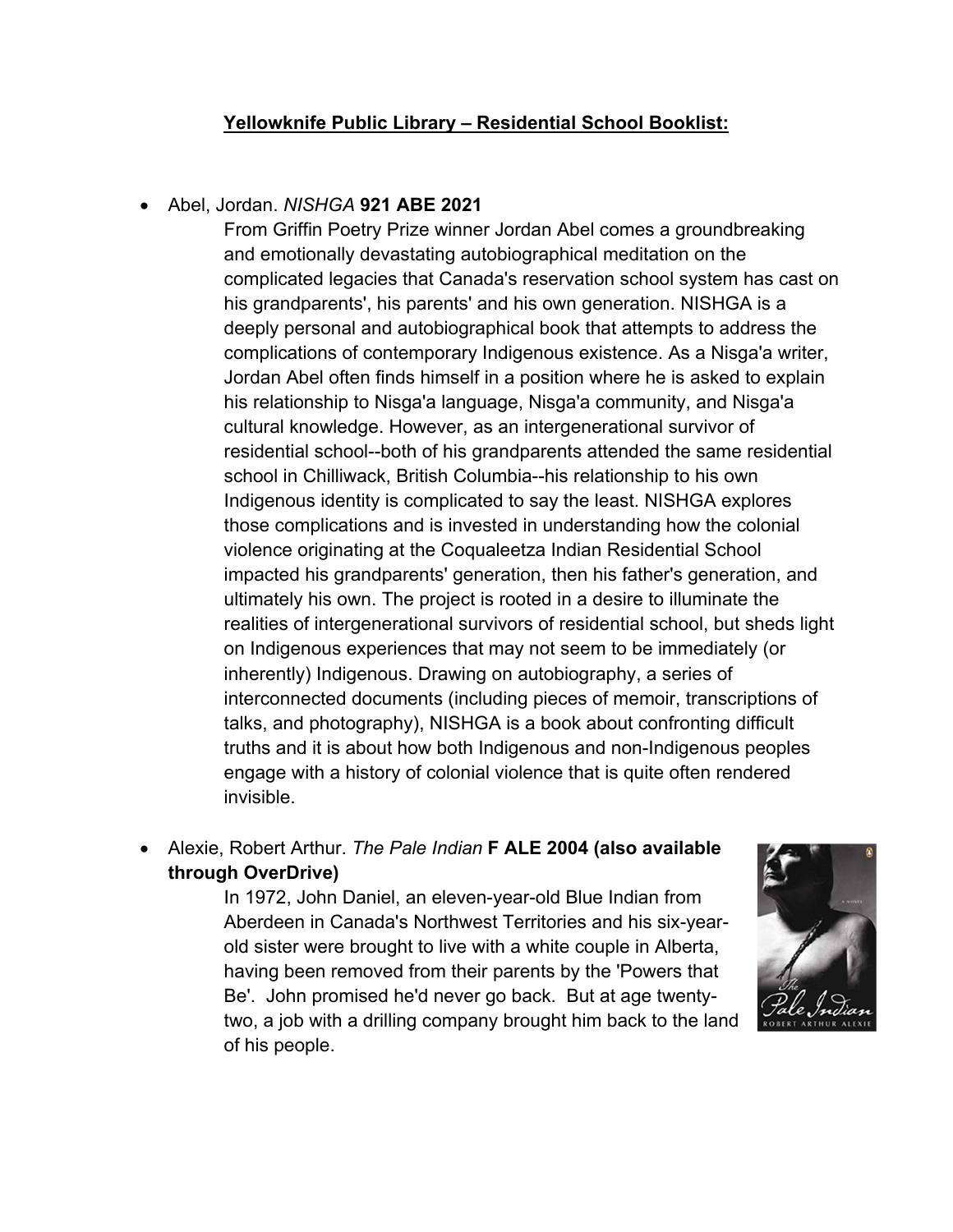- Alexie, Robert Arthur. *Porcupines and China Dolls* **F ALE**
	- When a friend commits suicide and a former priest appears on television, a northern Aboriginal community is shattered. James and Jake confront their childhood abuse in a residential school, and break the silence to begin a journey of healing and rediscovery.
- Alexie, Sherman. *Blasphemy* **F ALE 2012**
	- *Blasphemy* combines fifteen of the author's classic short stories with fifteen stories in an anthology that features tales involving donkey basketball leagues, lethal wind turbines, and marriage. In these comfortzone-destroying tales, including the masterpiece, "War Dances," characters grapple with racism, damaging stereotypes, poverty, alcoholism, diabetes, and the tragic loss of languages and customs. Questions of authenticity and identity abound.
- André, Julie-Ann (with Mindy Willett). *We Feel Good Out Here / Zhik gwaa'an, nakhwatthaiitat gwiinzii* **J971.9 AND**

*We Feel Good Out Here* offers a personal account of Julie-Ann André's family story that includes a discussion about her residential school experience.

Blondin-Perrin, Alice. *My Heart Shook like a Drum: What I Learned at the Indian* 



*Mission Schools, Northwest Territories* **921 BLO 2009** The hurts the Grey Nun supervisors of the Canadian Government mandated mission schools gave Alice Blondin-Perrin lasted a lifetime. In this memoir, Blondin-Perrin recounts her time spent at St. Joseph's Roman Catholic Mission School in Fort Resolution, Federal Hostels in Breynat Hall in Fort Smith, Lapointe Hall in Fort Simpson and Akaitcho Hall in Yellowknife to get educated in the

white man's way while suppressing her language, culture, native spirituality and practices in the process of trying to "eradicate the Indian" in her. She also details her painful road to spiritual recovery and forgiveness.

- Bryant, Mary Harrington. *4 Years and then some* **921 BRY 2007** 4 Years and then some is a residential school account from the perspective of a teacher from Saskatchewan who worked in the Anglican Residential School in Aklavik in the 1940s.
- Capitaine, Brieg and Karine Vanthuyne (editors). *Power through Testimony: Reframing Residential Schools in the Age of Reconciliation* **371.829 POW 2017**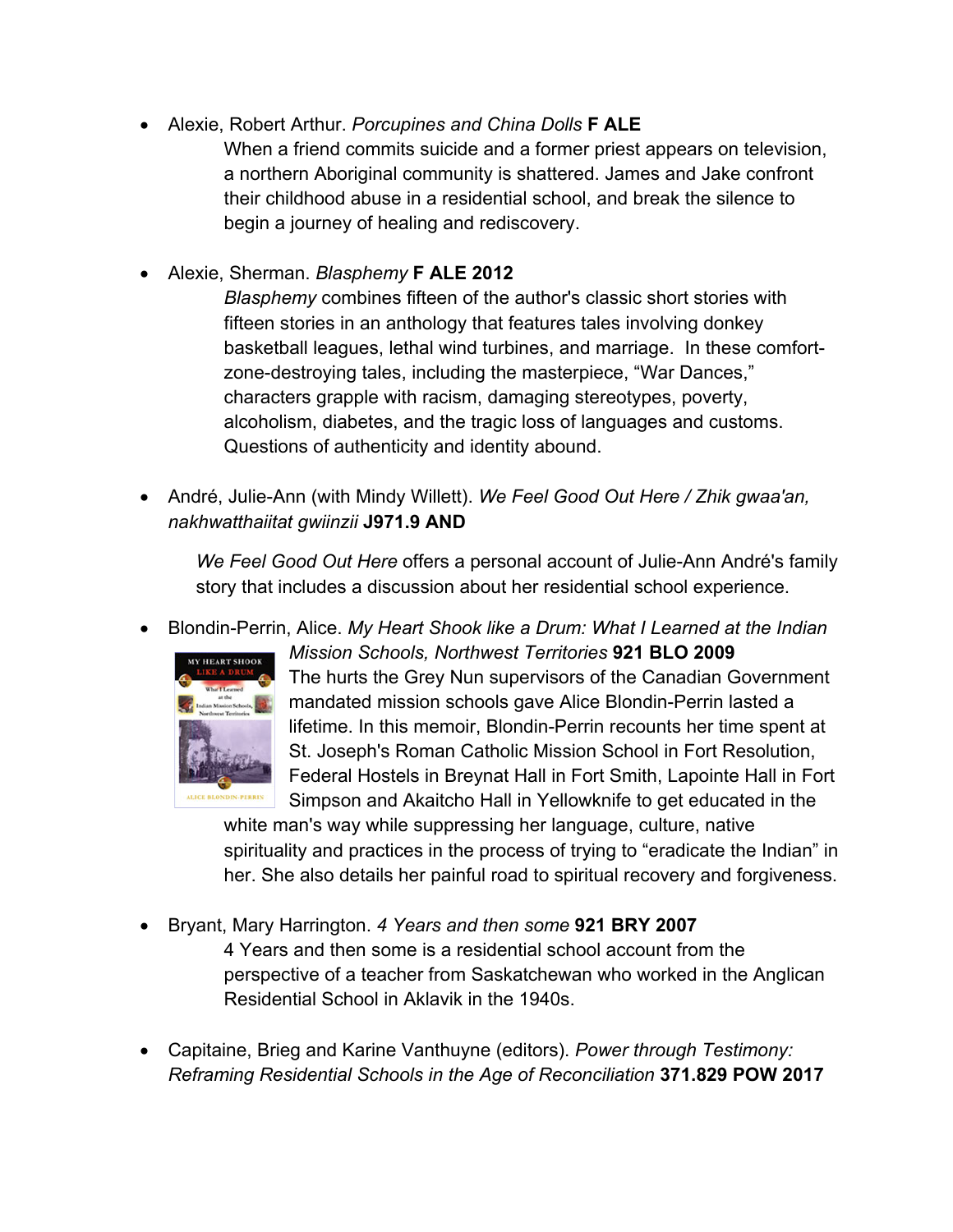*Power through Testimony* documents how survivors are remembering and reframing our understanding of residential schools in the wake of the 2007 Indian Residential Schools Settlement Agreement, which includes the Truth and Reconciliation Commission, a forum for survivors, families, and communities to share their memories and stories with the Canadian public. The commission closed and reported in 2015, and this timely volume reveals what was happening on the ground. Drawing on field research during the commission and in local communities, the contributors reveal how survivors are unsettling colonial narratives about residential schools and how churches and former school staff are receiving or resisting the new "residential school story."

- Campbell, Nicola. *Shi-Shi-Etko*. **E CAM 2005** Shi-shi-etko is a young girl who has four days before she leaves home for residential school. Her family has many teachings to share with her, about her culture and the land.
- Campbell, Nicola. *Shin-Chi's Canoe*. **E CAM 2008**

The story of a six year old Shin-chi as he heads to residential school for the first time with his older sister. It is the sequel to *Shi-shi-etko*.

Canadien, Albert. *From Lishamie* **921 CAN 2010**

*From Lishamie* is an exploration of Albert Canadien's early years. From growing up in a traditional Dene camp in the village of Lishamie located on a large island on the north side of the Mackenzie River to living in the French-speaking Fort Providence Residential School to singing with the Chieftones and opening for the Beach Boys and Jerry Lee Lewis in Madison Square Gardens in New York City, Canadien takes us through his experiences.



Chief, Arthur Bear. *My Decade at Old Sun, My Lifetime of Hell.* **921 BEA**.

In a series of chronological vignettes, Arthur Bear Chief depicts the punishment, cruelty, abuse, and injustice that he endured at Old Sun Residential School and then later relived in the traumatic process of retelling his story at an examination for discovery in connection with a lawsuit brought against the federal government. Late in life, he returned to Gleichen, Alberta on the Siksika nation—to

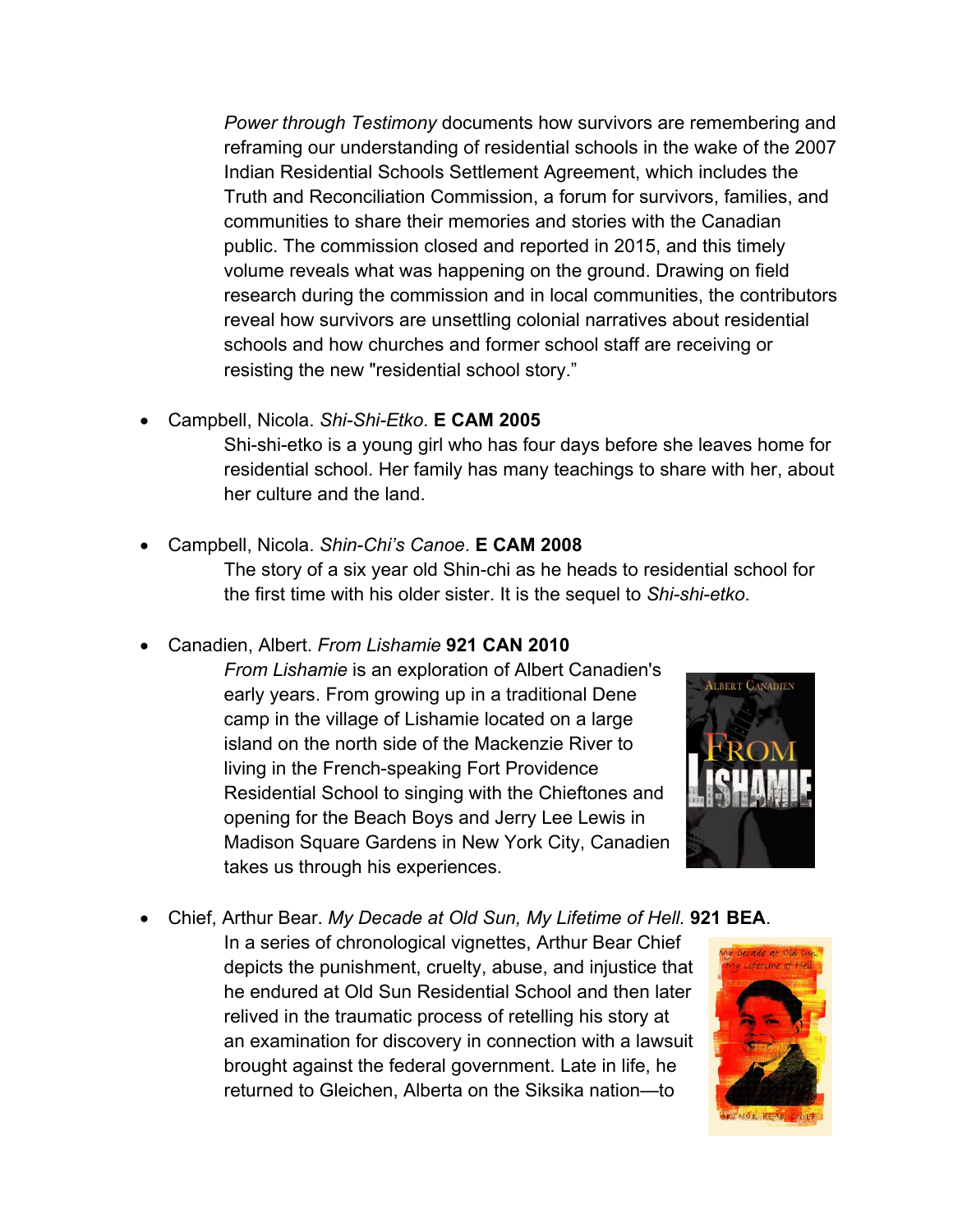the home left to him by his mother—and it was there that he began to reconnect with Blackfoot language and culture. Although the terrific adversity Bear Chief faced in his childhood made an indelible mark on his life, his unyielding spirit is evident throughout his story.

 Chrisjohn, Roland and Sherri Young. *The Circle Game: Shadows and Substance in the Indian Residential School Experience in Canada* **971.97 CHR** Was the residential school era a misguided feature of Canada's generous humanitarian inclinations toward Aboriginal peoples? Were the notorious brutal acts of the operators of these schools the sporadic and isolated deeds of a few malign individuals? The authors of The Circle Game shout a resounding "No!" to these and related questions, arguing that existing accounts in various Canadian and Aboriginal media systematically obscure and misinform about the facts and their interpretation.

## Downie, Gordon. *Secret Path* **GRA 782.42026 DOW 2016**

A graphic novel that tells the story of Chanie "Charlie" Wenjack, a twelveyear-old boy who died in flight from the Cecilia Jeffrey Indian Residential School fifty years ago. Illustrated by Jeff Lemire.

 Dupuis, Jenny Kay. *I Am Not a Number/ Je ne suis pas un numero* **PIF JF DUP 2016 / FR JF PIC DUP 2016**

> A picture book based on a true story about a young First Nations girl who was sent to a residential school. When eight-year-old Irene is removed from her First Nations family to live in a residential school she is confused, frightened, and terribly homesick. She tries to remember who she is and where she came from despite the efforts of the nuns to force her to do otherwise. Based on the life of Jenny Kay Dupuis' own grandmother, I Am Not a Number brings a terrible part of Canada's history to light in a way that children can learn from and relate to.

- Eyvindson, Peter. *Kookum's Red Shoes* **E EYV 2011** An elderly Kookum (grandmother) recounts her experiences at residential school - a time that changed her forever.
- Florence, Melanie. *Stolen Words* **E FLO 2017**

 This picture book explores the intergenerational impact of Canada's residential school system that separated Indigenous children from their families. The story recognizes the pain of those whose culture and language were taken from them, how that pain is passed down and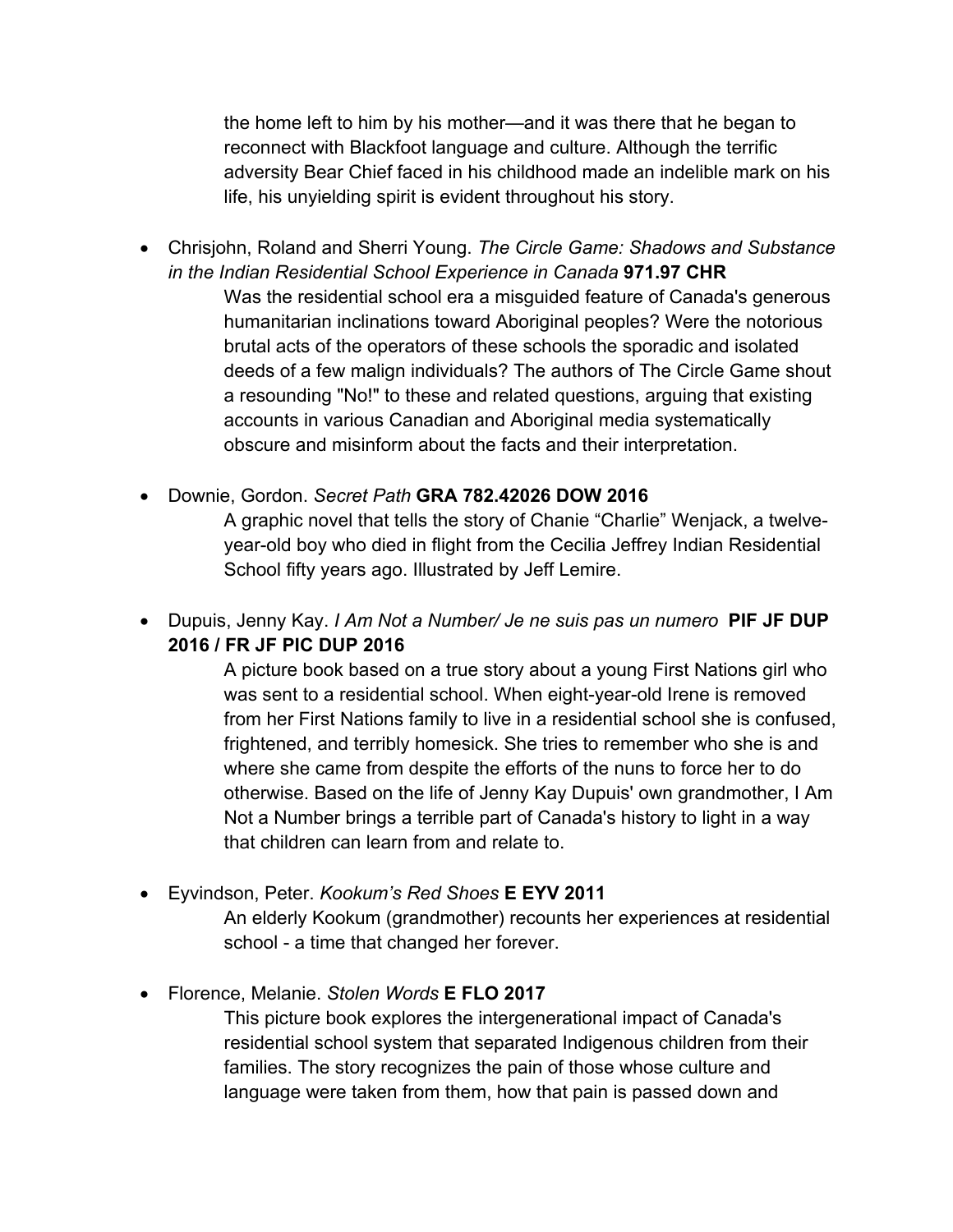shared through generations, and how healing can also be shared. *Stolen Words* captures the beautiful, healing relationship between a little girl and her grandfather. When she asks him how to say something in his language - Cree - her grandpa admits that his words were stolen from him when he was a boy. The little girl then sets out to help her grandfather regain his language.

Florence, Melanie. *Les Mots Voles* **FR E FLO 2017**

Curieuse d'en savoir davantage sur ses origines, une petite fille demande à son grand-père de prononcer un mot en langue crie. Celui-ci est attristé lorsqu'il réalise qu'il l'a oublié, conséquence de nombreuses années passées en école résidentielle. Il lui dit qu'il a « perdu les mots » lors de son passage là-bas, et elle décide donc de l'aider à les retrouver. Un récit touchant sur les relations intergénérationnelles et une initiation tout en délicatesse à la découverte d'un épisode plutôt sombre de l'histoire du Canada. Illustré par Gabrielle Grimard.

 Fontaine, Theodore. *Broken Circle: The Dark Legacy of Indian Residential Schools* **371.829 FON 2010 (also available through Overdrive)**



In his powerful and poignant Residential School memoir, Theodore examines the impact of his psychological, emotional and sexual abuse, the loss of his language and culture, and, most important, the loss of his family and community. He goes beyond details of the abuses of Native children to relate a unique understanding of why most residential school survivors have post-traumatic stress disorders and why succeeding generations of First Nations children suffer from this dark chapter in history.

 Fox, Bevann. *Genocidal Love: A Life After Residential School.* **F FOX 2020** A residential school survivor's complicated path toward healing and love. Genocidal Love delves into the long-term effects of childhood trauma on those who attended residential school and demonstrates the power of story to help in recovery and healing. Presenting herself as 'Myrtle, ' Bevann Fox recounts her early childhood filled with love and warmth on the First Nation reservation with her grandparents. At the age of seven she was sent to residential school, and her horrific experiences of abuse there left her without a voice, timid and nervous, never sure, never trusting, and always searching. This is the story of Myrtle battling to recover her voice. This is the story of her courage and resilience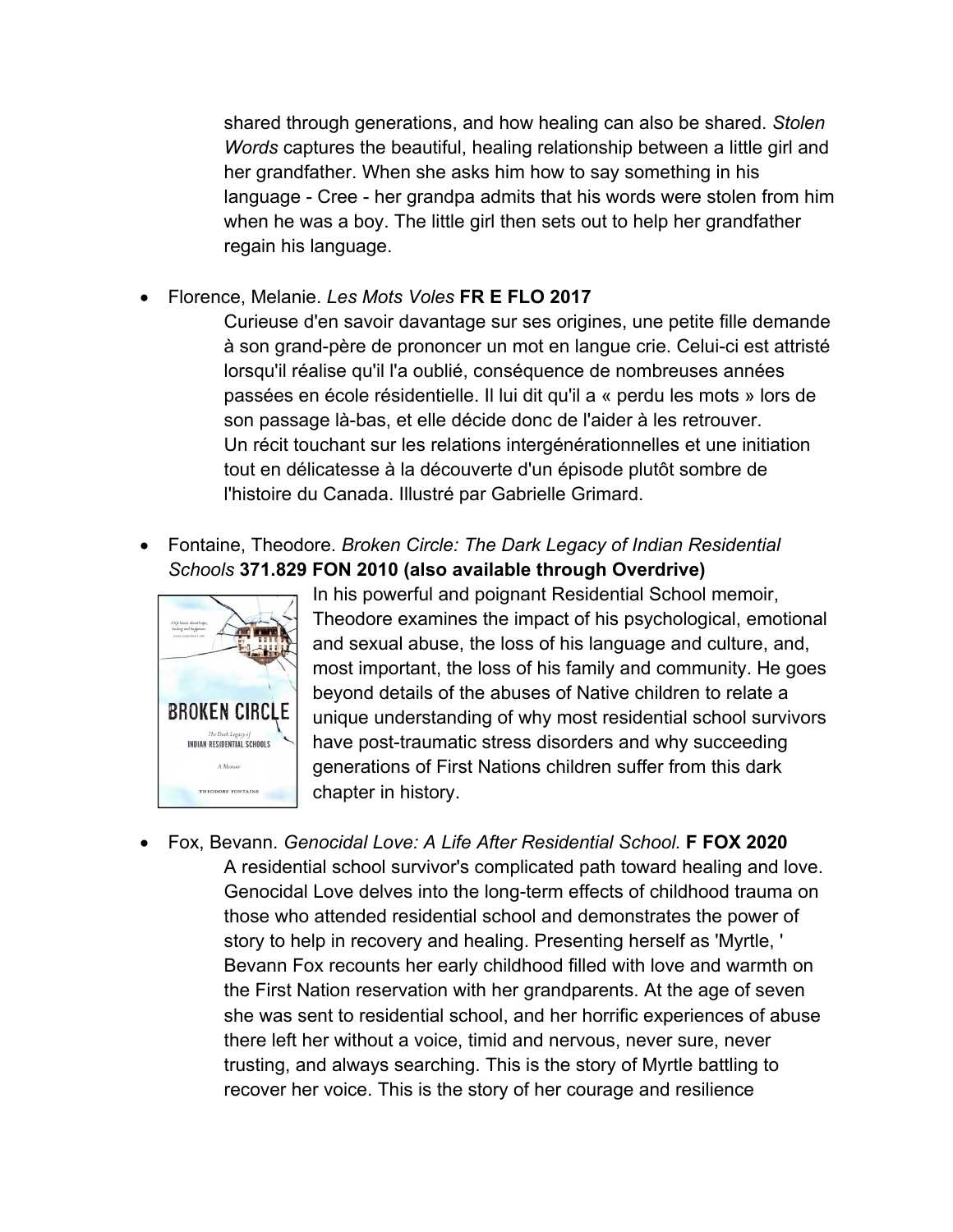throughout the arduous process required to make a claim for compensation for the abuse she experienced at residential school--a process that turned out to be yet another trauma at the hands of the colonial power. This is the story of one woman finally standing up to the painful truth of her past and moving beyond it for the sake of her children and grandchildren. In recounting her tumultuous life, Fox weaves truth and fiction together as a means of bringing clarity to the complex emotions and situations she faced as she walked her path toward healing.

 Grant, Agnes. *Finding my Talk: How Fourteen Native Women Reclaimed their Lives after Residential School* **920 GRA 2004 (also available through Overdrive)**

> When residential schools opened in the 1830's, First Nations envisioned their children learning in nurturing environments, staffed with their own teachers, ministers and interpreters. Instead, students were taught by outsiders, regularly forced to renounce their cultures and languages, and some were subjected to abuse that left emotional scars for generations. Fourteen Aboriginal women who attended these schools reflect on their experiences, describing how they overcame tremendous obstacles to become strong and independent members of Aboriginal cultures.

 Halfe, Louise Bernice. *Burning in this Midnight Dream* **819.1 HAL 2016** *Burning in the Midnight Dream* is the latest collection of poems by Louise Bernice Halfe. Many were written in response to the grim tide of emotions, memories, dreams and nightmares that arose in her as the Truth and Reconciliation process unfolded. In heart-wrenching detail, Halfe recalls the damage done to her parents, her family, herself. With fearlessly wrought verse, Halfe describes how the experience of the residential schools continues to haunt those who survive, and how the effects pass like a virus from one generation to the next. She asks us to consider the damage done to children taken from their families, to families mourning their children; damage done to entire communities and to ancient cultures. Halfe's poetic voice soars in this incredibly moving collection as she digs deep to discover the root of her pain. Her images, created from the natural world, reveal the spiritual strength of her culture.

 Haig-Brown, Celia. *Resistance and Renewal: Surviving the Indian Residential School* **971.97 HAI (also available through Overdrive)** One of the first books published to deal with the phenomenon of residential schools in Canada, Resistance and Renewal is a disturbing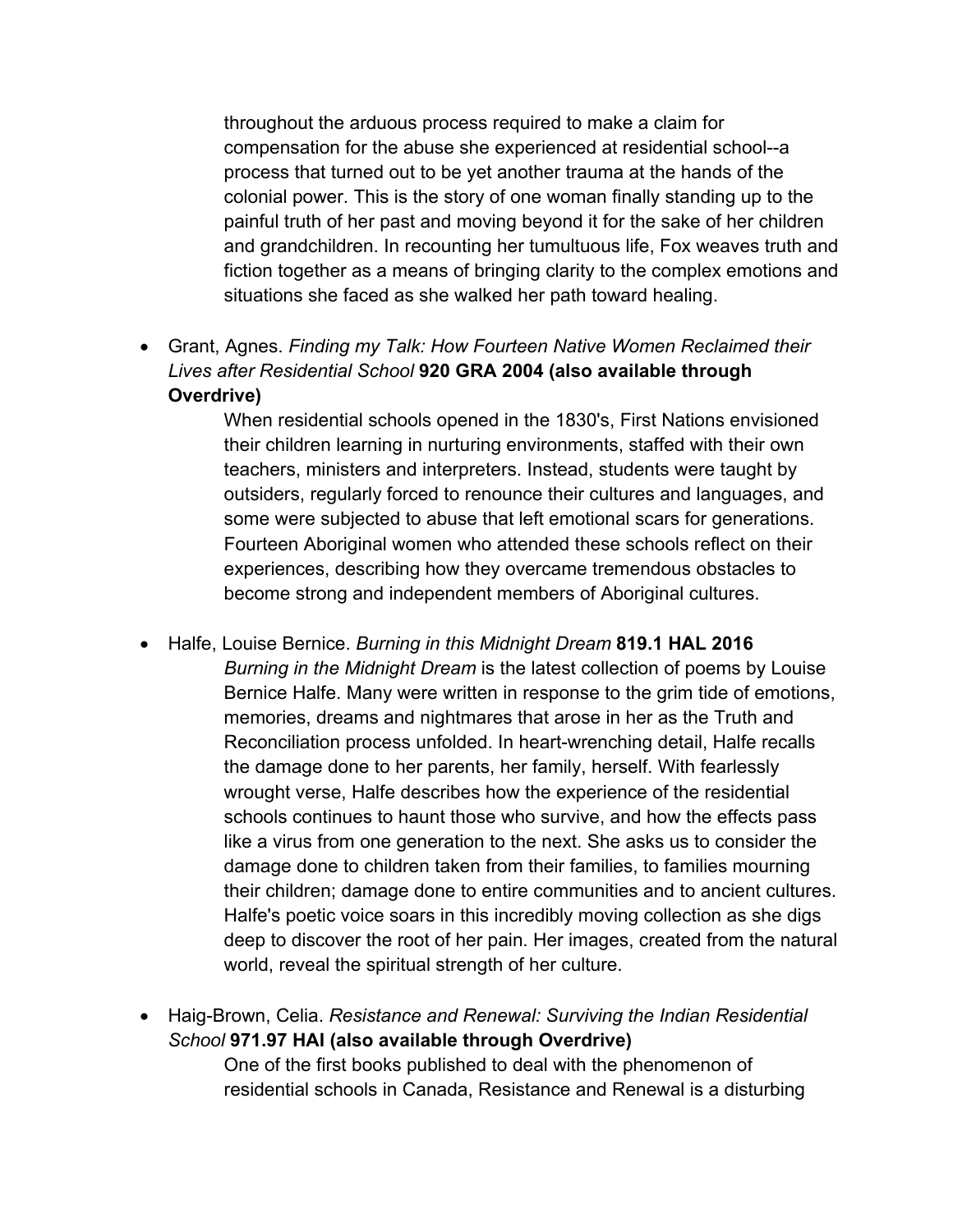collection of Native perspectives on the Kamloops Indian Residential School(KIRS) in the British Columbia interior. Interviews with thirteen Natives, all former residents of KIRS, form the nucleus of the book, a frank depiction of school life, and a telling account of the system's oppressive environment which sought to stifle Native culture.

## Hudak, Heather C. *Residential Schools* **J371.829 HUD 2019**

Discusses the history of residential schools, including why the government established them, how Indigenous children were treated, and the lasting impact on Indigenous cultures and traditions.

 Kinew, Wab. *The Reason You Walk* **921 KIN 2015 (also available through Overdrive)**

> *The Reason You Walk* spans the year 2012, chronicling painful moments in the past and celebrating renewed hopes and dreams for the future. As Kinew revisits his own childhood in Winnipeg and on a reserve in Northern Ontario, he learns more about his father's traumatic childhood at residential school.



 Laforme, R. Stacey. *Living in the Tall Grass: Poems of Reconciliaion*. **819.1 LAF 2018**.

> In *Living in the Tall Grass: Poems of Reconciliation*, Chief Stacey Laforme gives a history of his people through stories and poetry to let Canadians see through the eyes of Indigenous people. Chief Laforme's universal message is, "We should not have to change to fit into society the world should adapt to embrace our uniqueness."

 Loyie, Larry. *As Long as the Rivers Flow* **J971.23 LOY** Cree author Larry Loyie writes about his last summer with his family before he is forcibly taken to a governmentsponsored residential school in Northern Alberta in 1944.



Loyie, Larry. *Goodbye Buffalo Bay*. J371.82997 **LOY 2012**

Buffalo Bay is set during the author's teenaged years. In his last year in residential school, Lawrence learns the power of friendship and finds the courage to stand up for his beliefs. He returns home to find the traditional First Nations life he loved is over. He feels like a stranger to his family until his grandfather's gentle guidance helps him find his way. Sequel to *As Long As the Rivers Flow*.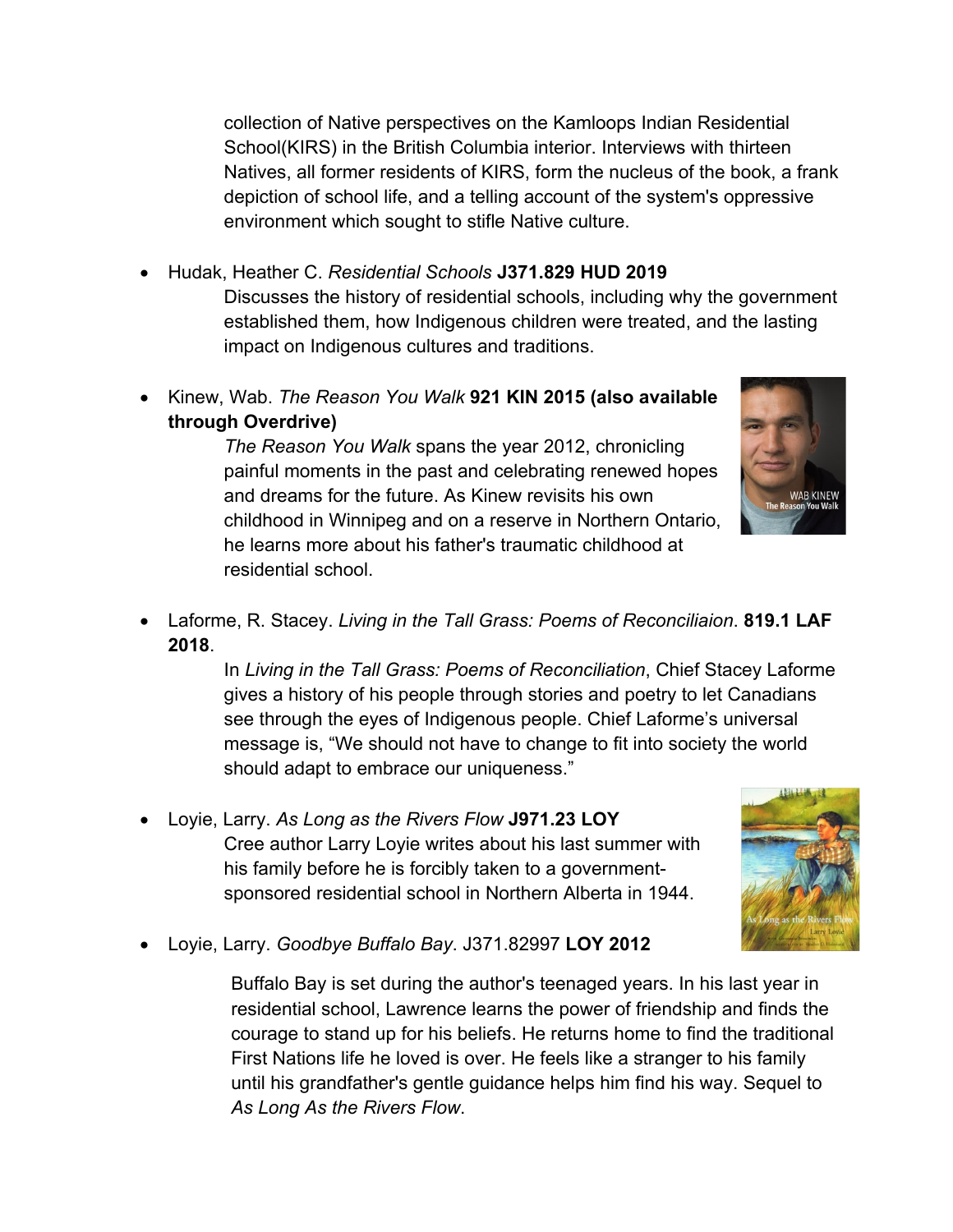Loyie, Larry. *Residential Schools: With the Words and Images of Survivors* **371.829 LOY 2014**

> *Residential Schools, with the Words and Images of Survivors* honours the survivors, the former students, who attended residential schools. Designed for young adult readers this accessible, 112 page history offers a first-person perspective of the residential school system in Canada, as it shares the memories of more than 70 survivors from across Canada as well as 125 archival and contemporary images.

 Merasty, Joseph Auguste. *The Education of Augie Merasty: A Residential School Memoir* **921 MER 2017**.

> This memoir offers a courageous and intimate chronicle of life in a residential school. Now a retired fisherman and trapper, the author was one of an estimated 150,000 First Nations, Inuit, and Metis children who were taken from their families and sent to government-funded, church-run schools, where they were subjected to a policy of "aggressive assimilation." As Augie Merasty recounts, these schools did more than attempt to mold children in the ways of white society. They were taught to be ashamed of their native heritage and, as he experienced, often suffered physical and sexual abuse. But, even as he looks back on this painful part of his childhood, Merasty's sense of humour and warm voice shine through. This new edition includes a Learning Guide that deepens our understanding of the residential school experience, making it ideal for classroom and book club use. It also features a new postscript describing how the publication of this memoir changed Augie Merasty's life.

 Metatawabin, Edmund. *Up Ghost River* **921 MET 2014 (also available through Overdrive)**

> A powerful, raw and eloquent memoir about the abuse former First Nations chief Edmund Metatawabin endured in residential school in the 1960s, the resulting trauma, and the spirit he rediscovered within himself and his community through traditional spirituality and knowledge.

 Miller, J. R. *Residential Schools and Reconciliation : Canada Confronts Its History* **371.829 MIL 2018**

Since the 1980s successive Canadian institutions, including the federal government and Christian churches, have attempted to grapple with the malignant legacy of residential schooling, including official apologies, the *Royal Commission on Aboriginal Peoples, the Indian Residential Schools*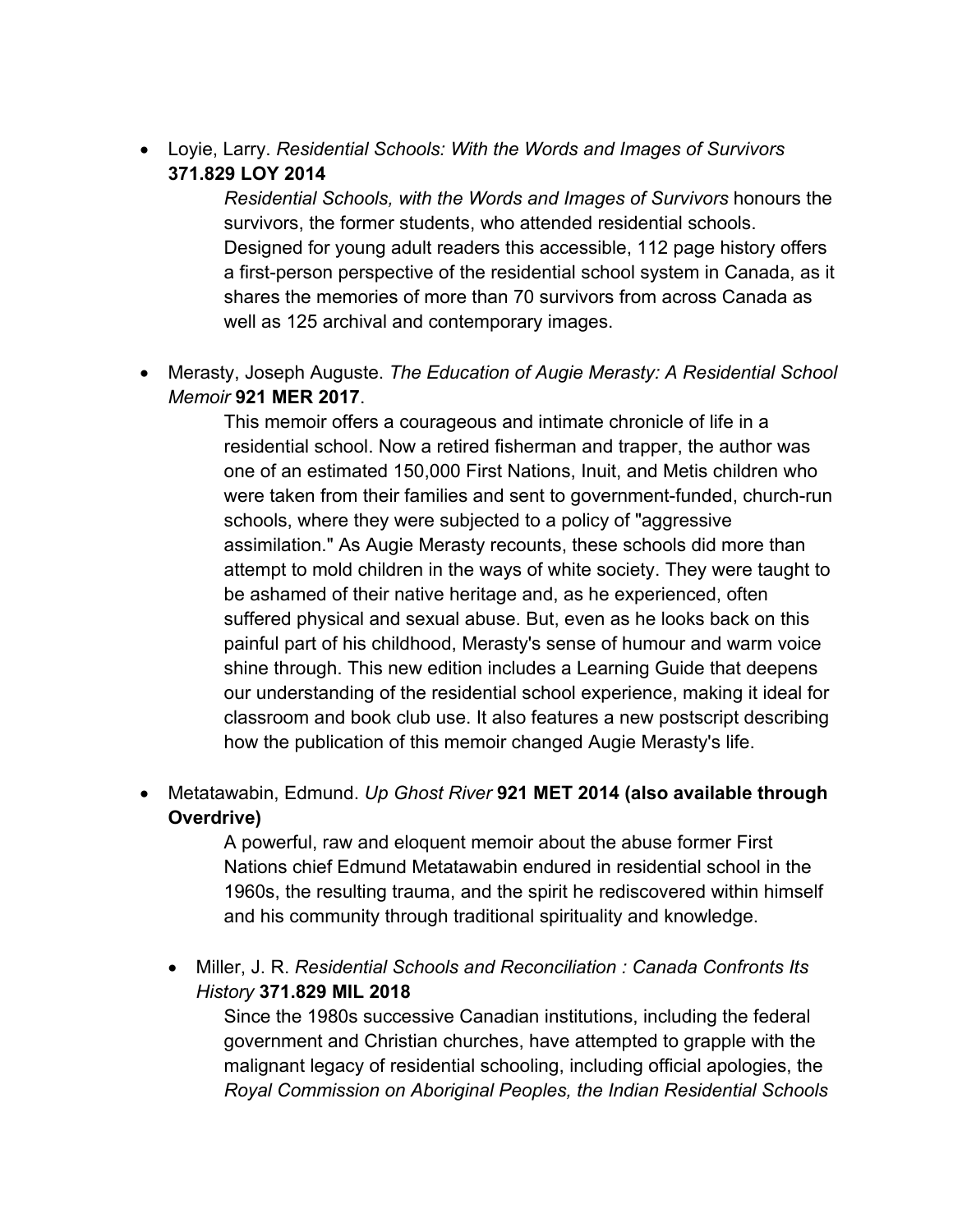*Settlement Agreement,* and the Truth and Reconciliation Commission (TRC). In Residential Schools and Reconciliation, award winning author J.R. Miller tackles and explains these institutional responses to Canada's residential school legacy. Analysing archival material and interviews with former students, politicians, bureaucrats, church officials, and the Chief Commissioner of the TRC, Miller reveals a major obstacle to achieving reconciliation--the inability of Canadians at large to overcome their flawed, overly positive understanding of their country's history. This unique, timely, and provocative work asks Canadians to accept that the root of the problem was Canadians like them in the past who acquiesced to aggressively assimilative policies.

- Miller, J.R. *Shingwauk's Vision: A History of Native Residential Schools* **371 MIL** With the growing strength of minority voices in recent decades has come much impassioned discussion of residential schools, the institutions where attendance by Native children was compulsory as recently as the 1960s. Former students have come forward in increasing numbers to describe the psychological and physical abuse they suffered in these schools, and many view the system as an experiment in cultural genocide. In this first comprehensive history of these institutions, J.R. Miller explores the motives of all three agents in the story. He looks at the separate experiences and agendas of the government officials who authorized the schools, the missionaries who taught in them, and the students who attended them.
- Milloy, John Sheridan. *A National Crime: The Canadian Government and the Residential School System, 1879 to 1986.* **371.829 MIL 2017**.



For over 100 years, thousands of Aboriginal children passed through the Canadian residential school system. Begun in the 1870s, it was intended, in the words of government officials, to bring these children into the "circle of civilization," the results, however, were far different. More often, the schools provided an inferior education in an atmosphere of neglect, disease, and often abuse. Using previously unreleased government documents, historian John S. Milloy provides a

full picture of the history and reality of the residential school system. He begins by tracing the ideological roots of the system, and follows the paper trail of internal memoranda, reports from field inspectors, and letters of complaint. In the early decades, the system grew without planning or restraint. Despite numerous critical commissions and reports, it persisted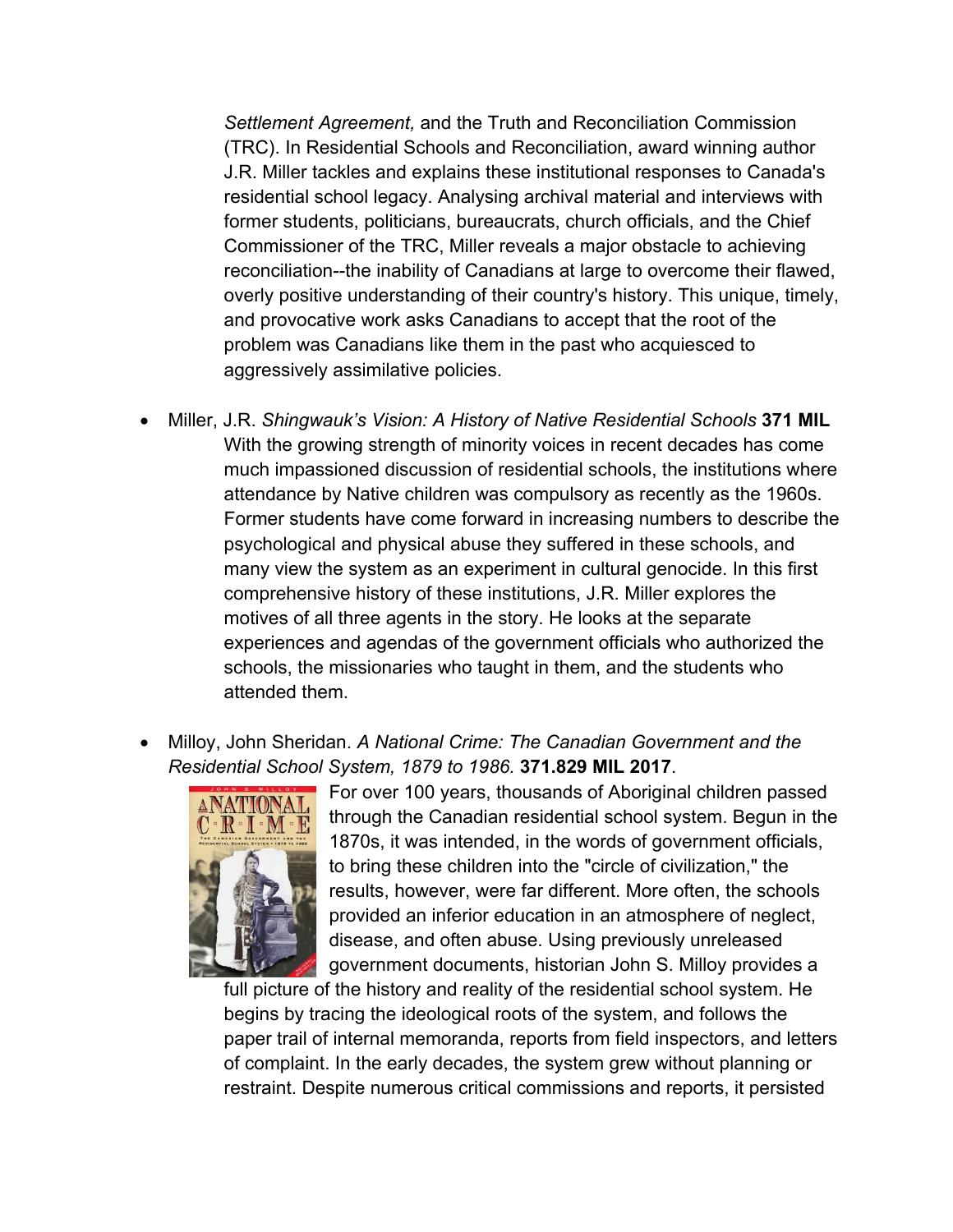into the 1970s, when it transformed itself into a social welfare system without improving conditions for its thousands of wards. *A National Crime* shows that the residential system was chronically underfunded and often mismanaged, and documents in detail and how this affected the health, education, and well-being of entire generations of Aboriginal children.

 Mountain, Antoine. *From Bear Rock Mountain: The Life and Times of a Dene Residential School Survivor*. **921 MOU 2018.**

> In this poetic, poignant memoir, Dene artist and social activist Antoine Mountain paints an unforgettable picture of his journey from residential school to art school--and his path to healing. In 1949, Antoine Mountain was born on the land near Radelie Koe, Fort Good Hope, Northwest Territories. At the tender age of seven, he was stolen away from his home and sent to a residential school--run by the Roman Catholic Church in collusion with the Government of Canada--three hundred kilometres away. Over the next twelve years, the three residential schools Mountain was forced to attend systematically worked to erase his language and culture, the very roots of his identity. While reconnecting to that which had been taken from him, he had a disturbing and painful revelation of the bitter depths of colonialism and its legacy of cultural genocide. Canada has its own holocaust, Mountain argues. As a celebrated artist and social activist today, Mountain shares this moving, personal story of healing and the reclamation of his Dene identity.

 Newman, Carey. *Picking Up the Pieces: Residential School Memories and the Making of the Witness Blanket*. **371.829 NEW 2019**.

> This nonfiction book, illustrated with photographs, tells the story of the making of the Witness Blanket, a work by Indigenous artist Carey Newman that includes hundreds of items from every Residential School in Canada and stories from the Survivors who donated them.

 Pokiak-Fenton, Margaret & Christy Jordan-Fenton. *Fatty Legs: A True Story* **J 371.82997 POK 2010**

> Margaret, an 8 year old Inuvialuit girl, wants to learn how to read so badly that she's willing to leave home for residential school to make it happen. When she gets there a mean-spirited nun known as the Raven is intent on making Margaret's time at school difficult. But Margaret refuses to be defeated.

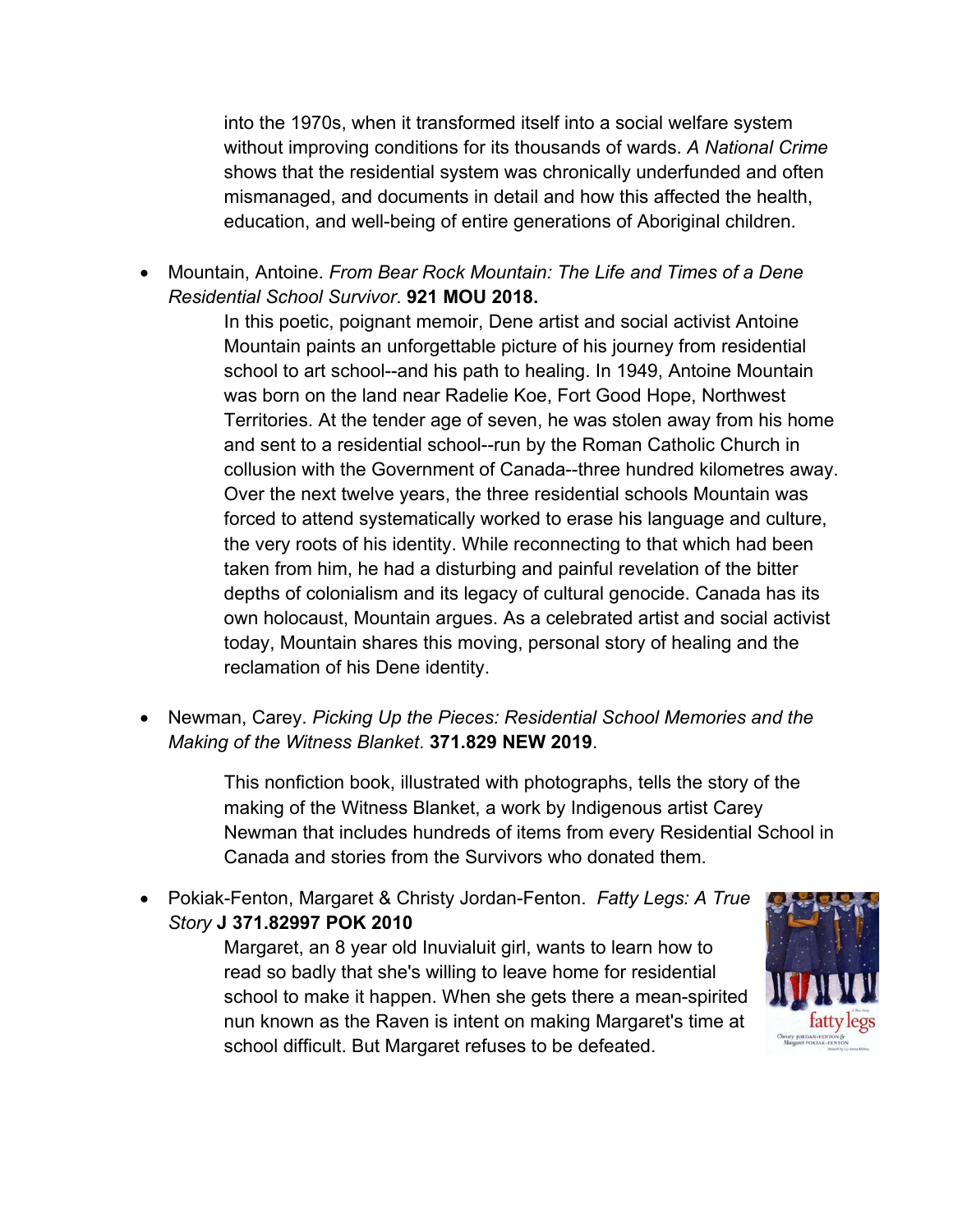Pokiak-Fenton, Margaret & Christy Jordan-Fenton. *Not my Girl* **J 371.829 POK 2014** 

> In this sequel to *Fatty Legs*, Margaret Pokiak is now 10 years old and can hardly wait to return home from residential school. But her homecoming is not what she hopes for. "Not my girl", is what her mother says when she arrives. The story follows Margaret as she moves through feelings of rejection and tries to reconnect with her family, language and culture. Also published as *A Stranger at Home*.

 Pokiak-Fenton, Margaret & Christy Jordan-Fenton. *When I was Eight* **J 371.829 POK 2013** 

> This book, an adaption of *Fatty Legs* for younger readers, chronicles the unbreakable spirit of an Inuit girl while attending an Arctic residential school.

 Remy-Sawyer, Therese. *Living in Two Worlds: A Gwich'in Woman Tells Her Story.* **N 971.930072 REM** 

> The story of an aboriginal woman born on the trap line near Tsiigehtchic, Northwest Territories, 1935. Remy-Sawyer shares memories of her young life, living in the wilderness with her grandparents, learning and respecting her culture and the land. This is contrasted with her life in Residential School and the sadness and loss it entailed. Later she shows her strong spirit, making sense of her past and overcoming spousal abuse

Robertson, David. *Sugar Falls: A Residential School Story* **GRA AF ROB**



*Sugar Falls* is based on the true story of Betty Ross, elder from Cross Lake First Nation. A school assignment to interview a residential school survivor leads Daniel to Betsy, his friend's grandmother, who tells him her story. Abandoned as a young child, Betsy was soon adopted into a loving family. A few short years later, at the age of 8, everything changed. Betsy was taken away to a residential school. There she was forced to endure abuse and indignity, but she remembers her father's words - words that gave her the resilience,

strength, and determination to survive. Illustrated by Steve Sanderson.

 Robertson, David. *When We Were Alone*. **ABOUT ME GROWING UP SCHOOL ROB 2016** 

> When a young girl helps tend to her grandmother's garden, she begins to notice things that make her curious. Why does her grandmother have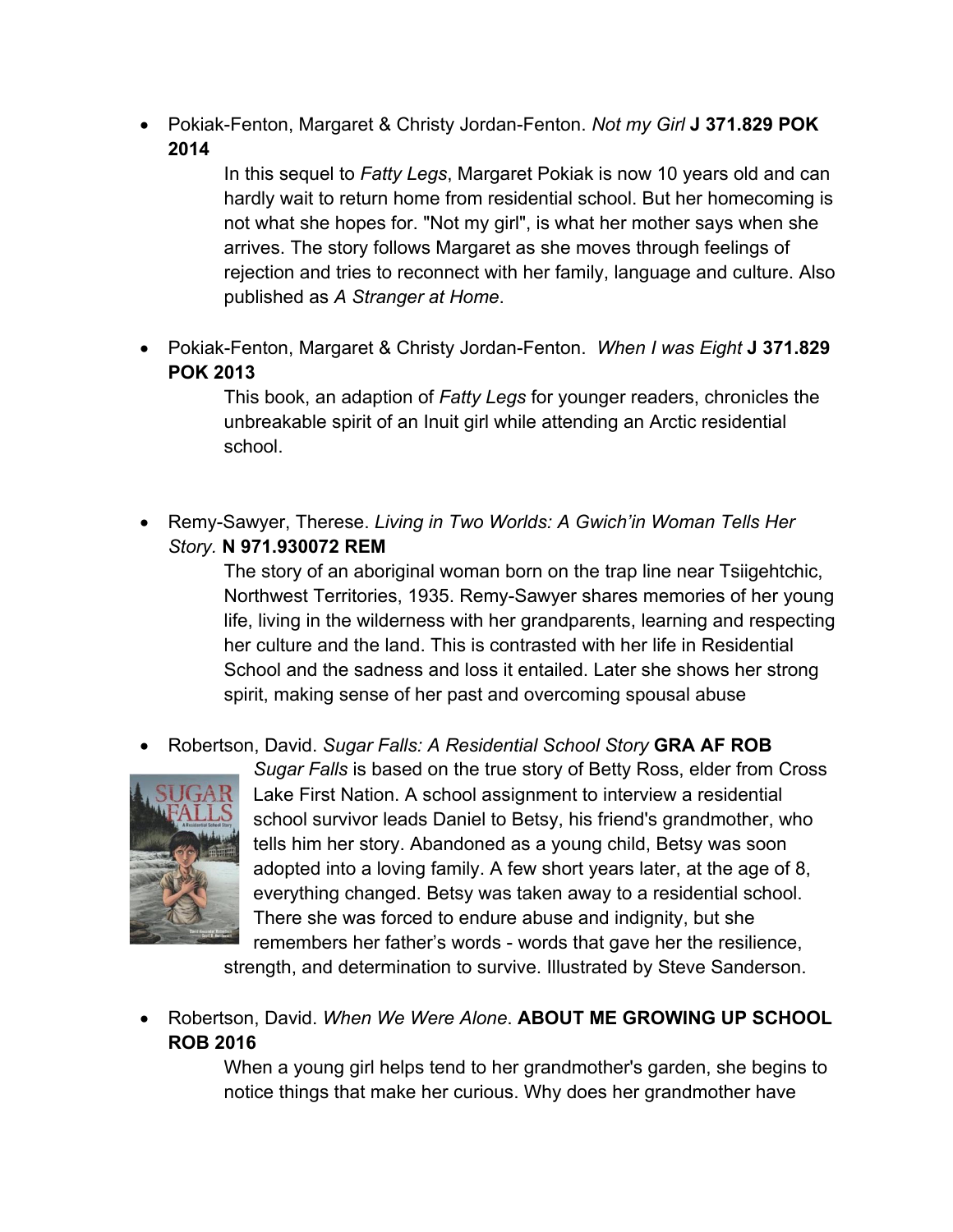long, braided hair and beautifully colored clothing? Why does she speak another language and spend so much time with her family? As she asks her grandmother about these things, she is told about life in a residential school a long time ago, where all of these things were taken away. When *We Were Alone* is a story about a difficult time in history, and, ultimately, one of empowerment and strength. Illustrated by Julie Flett.

- Romain, Janet. *Not My Fate: The Story of a Nisga'a Survivor*. **305.4092 ROM** Josephine Caplin (Jo) was born into a world marred by maternal abandonment, alcoholism and traumatic epileptic seizures. In grade three, she was apprehended by child services and separated from her protective brother and her early caregivers, her father and uncle, who were kind men with drinking problems. Placed into many alienating and lonely foster homes, Jo would not see her family again until she was fourteen. Throughout her life Jo fought symptoms of fetal alcohol syndrome, abuse by sadistic men and the collective horror of generations of ancestors forced into residential schools, causing many to believe Jo was destined to repeat a hopeless cycle. Yet she did not surrender to others' despairing expectations: against all odds, Jo fought to create her own cycle full of hope and growth. Born of a Métis-Canadian background, author Janet Romain delicately and proudly tells the story of her heroic friend and explores the tragic aftermath of Canada's residential schools and the effects of colonization. Jo is a courageous woman who determined her own fate and reclaimed her life. *Not My Fate: The Story of A Nisga'a*  Survivor is her struggle to move past a legacy of hardship toward a life of peace and forgiveness.
- Sasakamoose, Fred. *Call Me Indian: From the Trauma of Residential School to Becoming the NHL's First Treaty Indigenous Player* **921 SAS 2021**

Trailblazer. Residential school survivor. First Indigenous player in the NHL. All of these descriptions are true--but none of them tell the whole story. Fred Sasakamoose suffered abuse in a residential school for a decade before becoming one of 125 players in the most elite hockey league in the world--and has been heralded as the first Canadian Indigenous player with Treaty status in the NHL. He made his debut with the 1954 Chicago Black Hawks on Hockey Night in Canada and taught Foster Hewitt how to correctly pronounce his name. Sasakamoose played against such legends as Gordie Howe, Jean Beliveau, and Maurice Richard. After twelve games, he returned home. When people tell Sasakamoose's story, this is usually where they end it. They say he left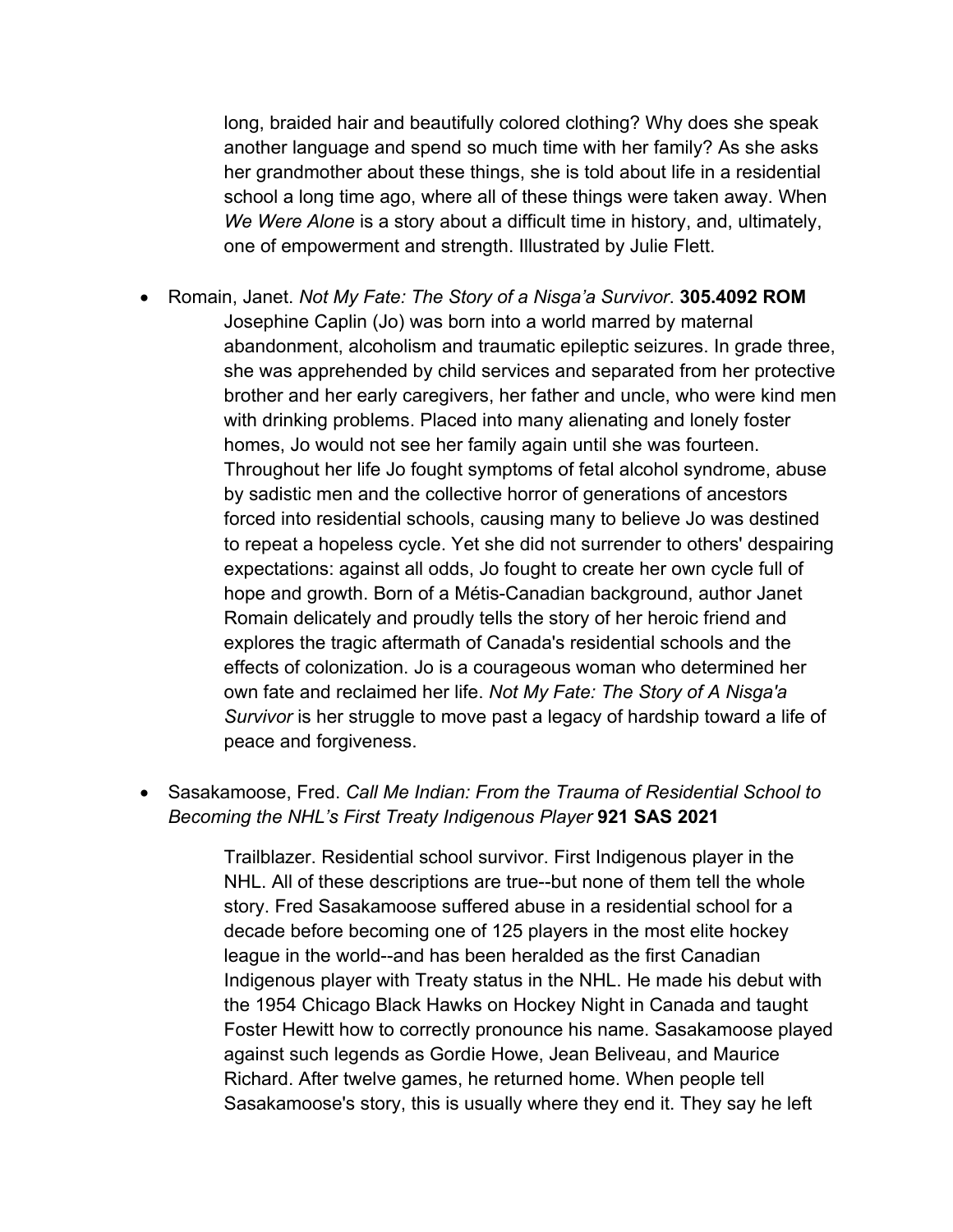the NHL after only a dozen games to return to the family and culture that the Canadian government had ripped away from him. That returning to his family and home was more important to him than an NHL career. But there was much more to his decision than that. Understanding Sasakamoose's decision to return home means grappling with the dislocation of generations of Indigenous Canadians. Having been uprooted once, Sasakamoose could not endure it again. It was not homesickness; a man who spent his childhood as "property" of the government could not tolerate the uncertainty and powerlessness of being a team's property. Fred's choice to leave the NHL was never as clear-cut as reporters have suggested. And his story was far from over. He continued to play for another decade in leagues around Western Canada. He became a band councillor, served as Chief, and formed athletic programs for kids. He paved a way for youth to find solace and meaning in sports for generations to come. This isn't just a hockey story; Sasakamoose's groundbreaking memoir intersects Canadian history and Indigenous politics, and follows his journey to reclaim pride in an identity that had previously been used against him.

 Sellars, Bev. *They Called Me Number One* **371.829 SEL 2013 (also available through Overdrive)**

> Like thousands of other Aboriginal children, Xatsu'll chief Bev Sellars spent part of her childhood as a student in a church-run residential school. These institutions attempted to "civilize" Native children through Christian teachings; forced separation from family, language, and culture; and strict discipline. Perhaps the most symbolically potent strategy used to alienate residential school children was addressing them by assigned numbers only, not by the names with which they knew and understood themselves. Sellars breaks her silence about the residential school's lasting effects on her and her family - from substance abuse to suicide attempts - and articulates her own path to healing.

 Sibbeston, Senator Nick. *You Will Wear a White Shirt* **921 SIB 2015 (also available through Overdrive)**

> Growing up in a remote Northern community, Nick Sibbeston had little reason to believe he would one day fulfill his mother's ambition of holding a career where he would wear a white shirt. Torn away from his family and placed in residential school at the age of five, Sibbeston endured loneliness, callous treatment and sexual assault by an older boy, but discovered a love of learning that would

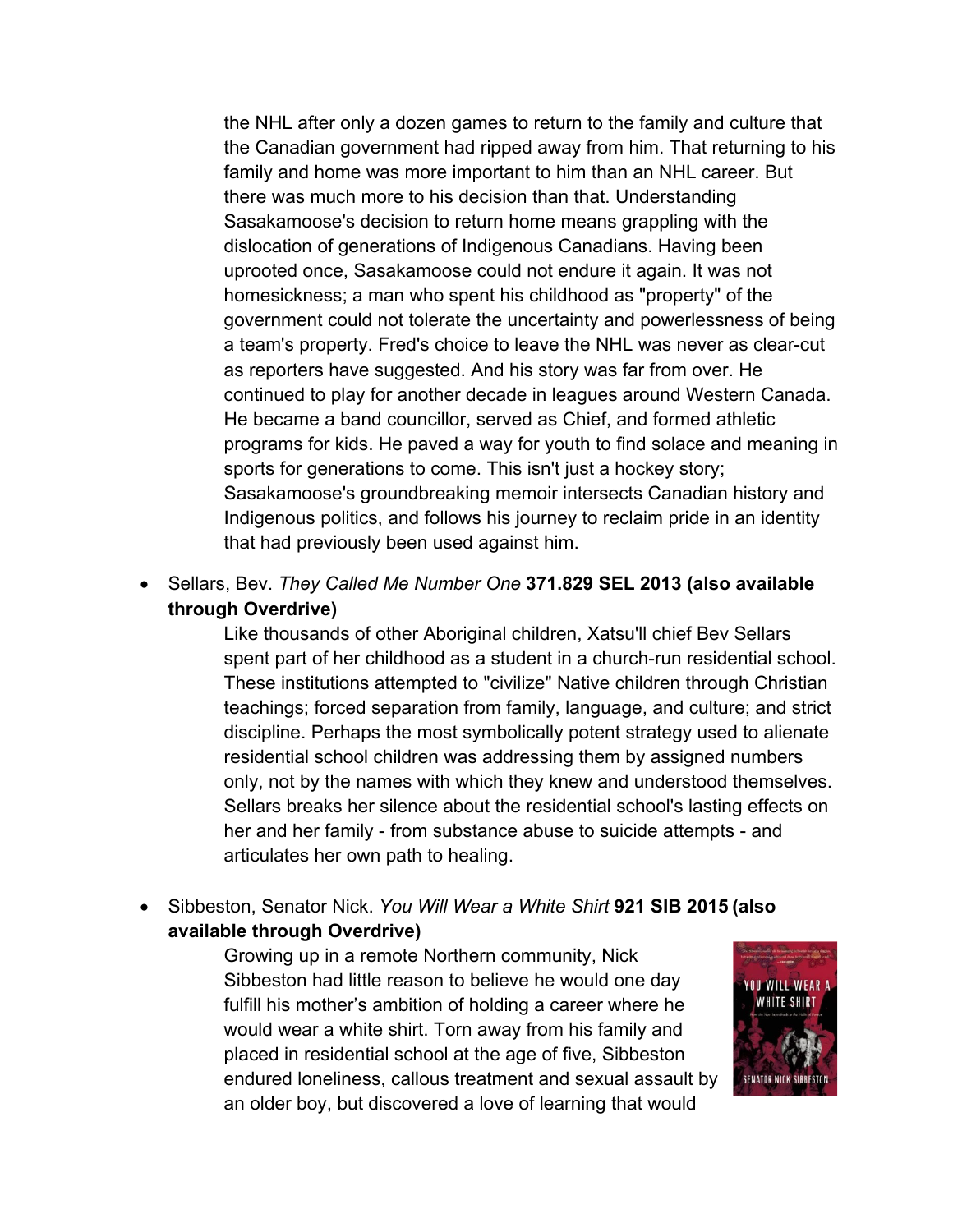compel him to complete a law degree and pursue a career in politics.

 Slipperjack, Ruby. *These Are My Words: The Residential School Diary of Violet Pesheens* **JF DEA 2016**

> Twelve-year-old Violet Pesheens is taken away to Residential School in 1966. The diary recounts her experiences of travelling there, the first day, and first months, focusing on the everyday life she experiences--the school routine, battles with Cree girls, being quarantined over Christmas, getting home at Easter and reuniting with her family. When the time comes to gather at the train station for the trip back to the residential school, her mother looks her in the eye and asks, "Do you want to go back, or come with us to the trapline?" Violet knows the choice she must make.

 Slipperjack, Ruby. *Les mots qu'il me reste : Violette Pesheens, pensionnaire à l'école résidentielle*. **FR JF SLI 2017**

French translation of above.

 Smith, Monique Gray. *Speaking Our Truth: A Journey of Reconciliation*. **J971.004 GRA 2017**.

> This nonfiction book examines how we can foster reconciliation with Indigenous people at individual, family, community and national levels.

 St. Bernard, Donna-Michelle. *Indian Act: Residential School Plays.* **819.2 IND 2018.**

> Minnie after the mush hole: a dialogue / by Daniel David Moses -- Grow up already / by Donna-Michelle St. Bernard -- "Indian" with an excerpt from Salt Baby by Falen Johnson -- Nôhkom / by Michael Greyeyes -- Bunk #7 / by Larry Guno -- They know not what they do / by Tara Beagan -- God and the Indian / by Drew Hayden Taylor -- A very polite genocide, or The girl who fell to earth / by Melanie J. Murray -- kihēw / by Curtis Peeteetuce -- Dear Mr. Buchwald / by Yvette Nolan.

 Sterling, Shirley. *My Name is Seepeetza* **JF STE 2016 (also available through Overdrive)**

> Written in the form of a diary, this book recounts the story of a young girl taken from home to attend the Kamloops Indian Residential School in the 1950s.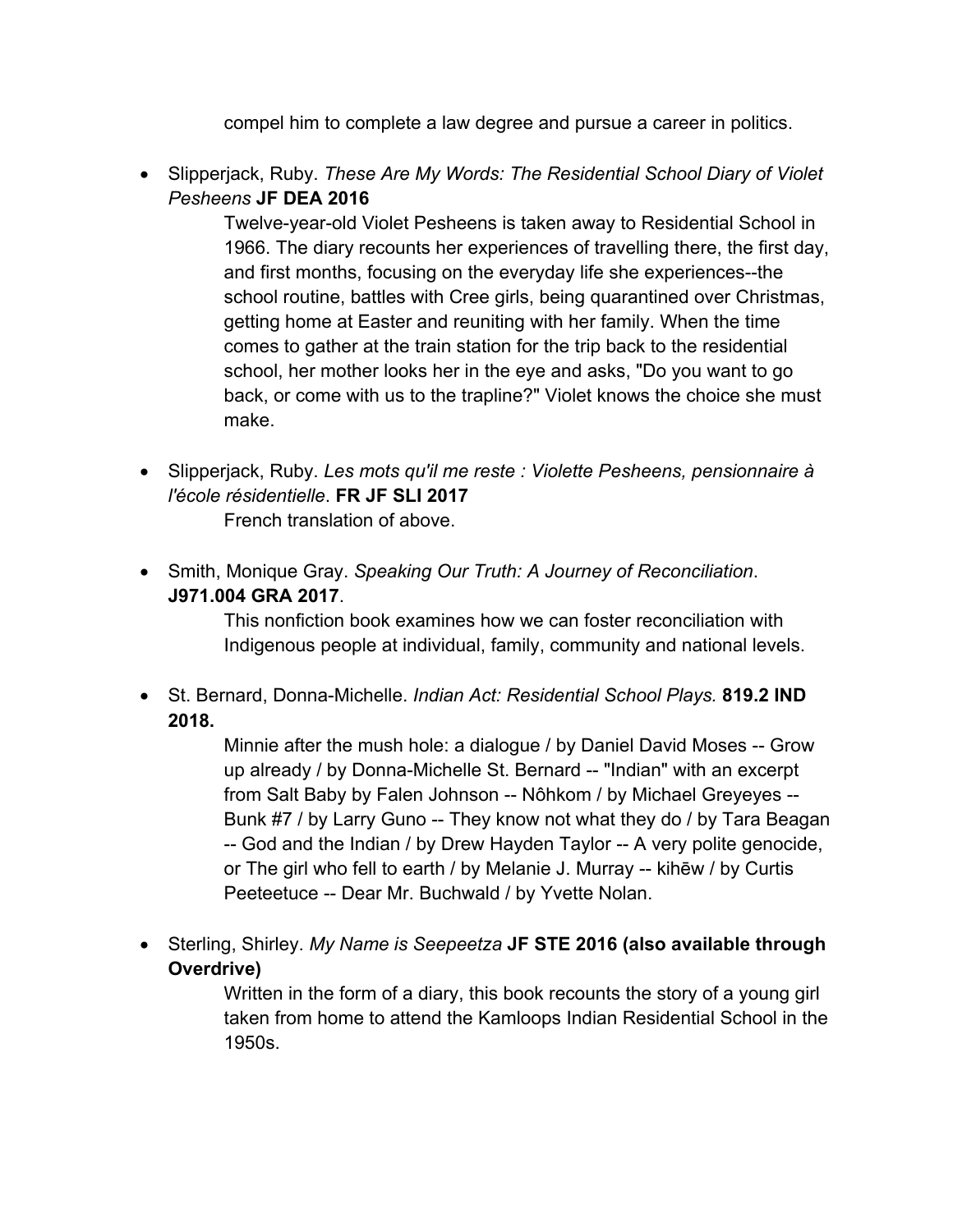Toulouse, Pamela Rose. *Truth and Reconciliation in Canadian Schools*. **371.829 TOU 2018**

In this book, author Pamela Toulouse provides current information, personal insights, authentic resources, interactive strategies and lesson plans that support Indigenous and non-Indigenous learners in the classroom. This book is for all teachers that are looking for ways to respectfully infuse residential school history, treaty education, Indigenous contributions, First Nation/Métis/Inuit perspectives and sacred circle teachings into their subjects and courses. The author presents a culturally relevant and holistic approach that facilitates relationship building and promotes ways to engage in reconciliation activities

 The Truth and Reconciliation Commission of Canada. *They Came for the Children* **371.829 THE 2012**

> An interim report regarding the treatment of Indigenous children in Canada who were sent to government sponsored residential schools from the 1800s to the 1970s.

 The Truth and Reconciliation Commission of Canada. *A Knock on the Door: The Essential History of Residential Schools* **971.004 TRU**

> published in collaboration with the National Research Centre for Truth & Reconciliation, gathers material from the several reports the TRC has produced to present the essential history and legacy of residential schools in a concise and accessible package that includes new materials to help inform and contextualize the journey to reconciliation that Canadians are now embarked upon.

 Van Camp, Richard. *The Journey Forward: Novellas on Reconciliation*. **JF JOU 2018.**

> From award-winning authors Richard Van Camp and Monique Gray Smith come two honest and memorable middle-grade novellas on residential schools and reconciliation. The novellas are bound together in a "flipbook" format, which offers the intended audiences two important perspectives in one package. This stunning and unique book features two covers: *Lucy & Lola* includes a cover and spot illustrations by renowned artist Julie Flett. *When We Play Our Drums, They Sing!* features cover photographs by Tessa McIntosh.

 Vanthuyne, Karine. *Power Through Testimony: Reframing Residential Schools in the Age of Reconciliation.* **371.829 POW**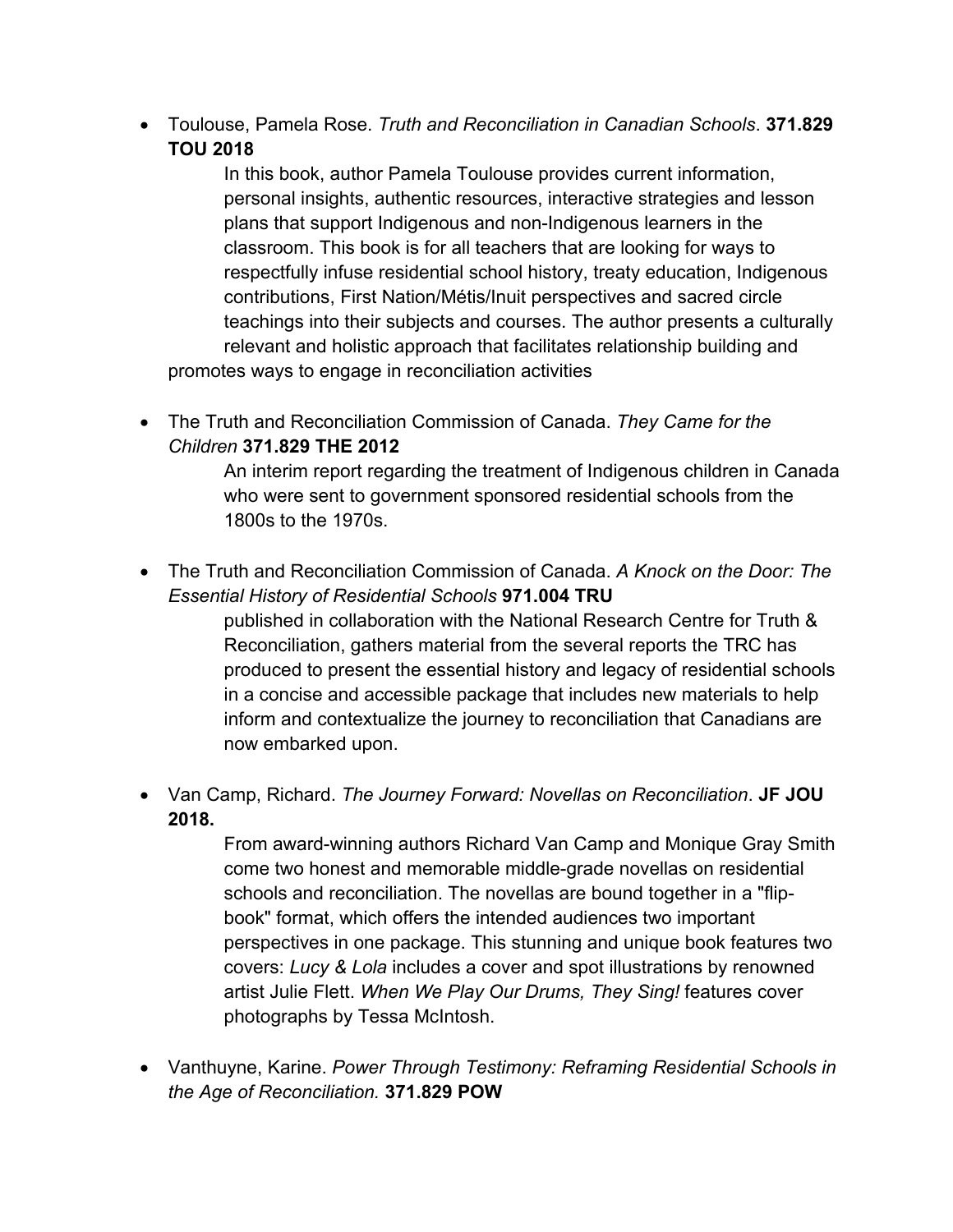*Power through Testimony* documents how survivors are remembering and reframing our understanding of residential schools in the wake of the 2007 Indian Residential Schools Settlement Agreement, which includes the Truth and Reconciliation Commission, a forum for survivors, families, and communities to share their memories and stories with the Canadian public. The commission closed and reported in 2015, and this timely volume reveals what was happening on the ground. Drawing on field research during the commission and in local communities, the contributors reveal how survivors are unsettling colonial narratives about residential schools and how churches and former school staff are receiving or resisting the new "residential school story".

 Wagamese, Richard. *Indian Horse* **BOOK CLUB WAG 2012 (also available through Overdrive)**

> Saul "Indian Horse" is dying in a hospice, remembering the life he led as a northern Ojibway. For Saul, taken forcibly from the land and his family when he's sent to residential school, salvation comes for a while through his incredible gifts as a hockey player. But in the harsh realities of 1960s Canada, he battles obdurate racism and the spirit-destroying effects of cultural alienation and displacement.

Webstad, Phyllis. *The Orange Shirt Story* **J371.829 WEB**

When Phyllis Webstad (nee Jack) turned six, she went to the residential school for the first time. On her first day at school, she wore a shiny orange shirt that her granny had bought for her, but when she got to school, it was taken away and never returned. This is the story of Phyllis and her orange shirt. It is also the story of Orange Shirt Day, an important day of remembrance for all Canadians.

 *Speaking my Truth: Reflections on Reconciliation and Residential School, Selected Readings* **BOOK CLUB 371.829 SPE 2012**

> *Speaking My Truth: Reflections on Reconciliation and Residential School* is a collection of stories that looks at the history of Residential Schooling and the possibilities for reconciliation from the perspective of First Nation, Inuit, and Metis peoples. Featuring first-person accounts from survivors and intergenerational survivors, this edition seeks



to provide students and educators with a resource for generating understanding and much-needed debate around difficult questions of Reconciliation among Aboriginal and non-Aboriginal people in Canada.